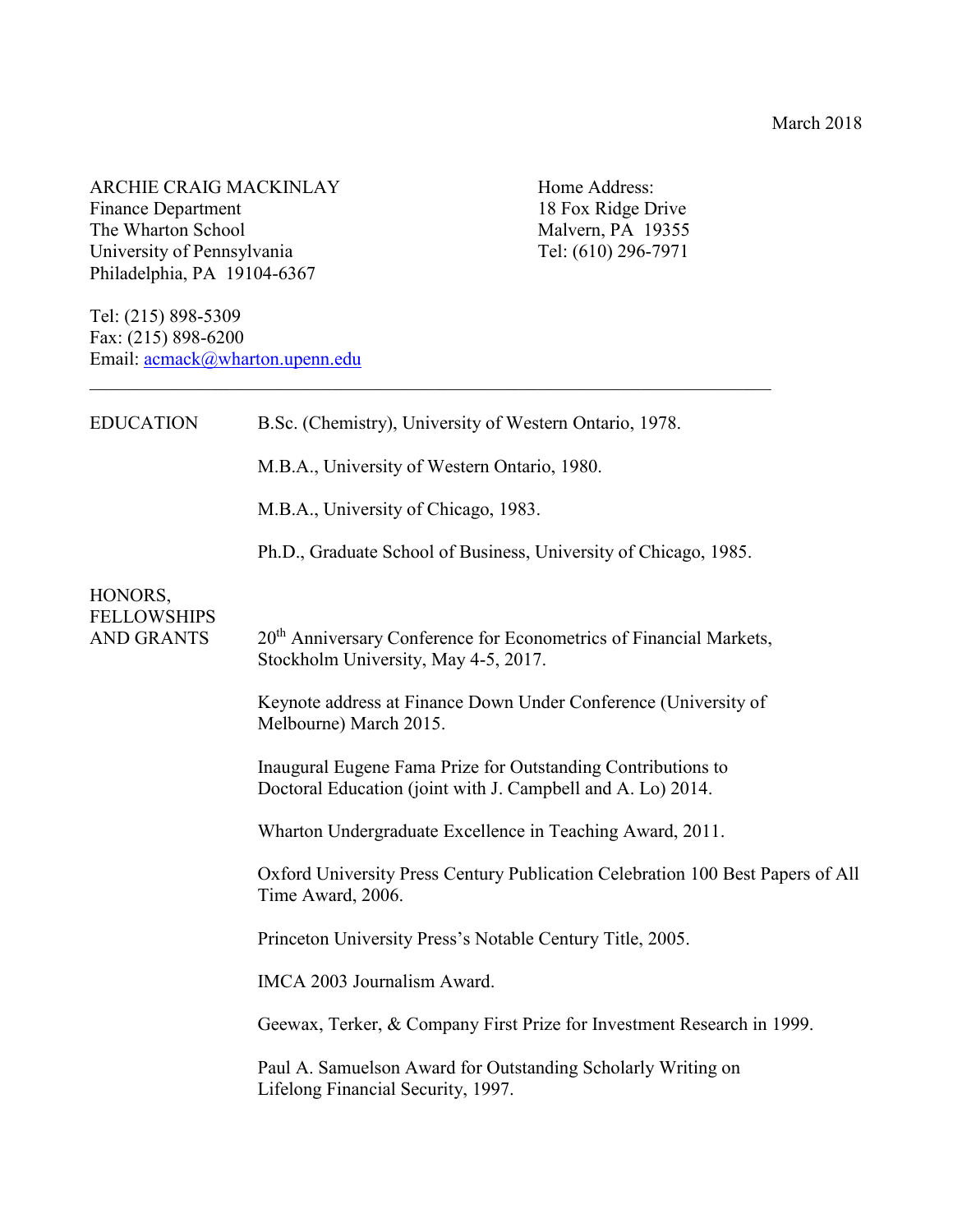Geewax-Terker Investment Research Fund Grant, 1987-1988, 1988-1989, 1989-1990, 1990-1991, 1991-1992, 1992-1993, 1993-1994, 1994-1995, 1995-1996.

Apply the Knowlege Award, Consulting Group University, 1995.

Roger F. Murray Prize Competition Certificate of Award, Institute for Quantitative Research in Finance, 1993.

Batterymarch Financial Management Fellowship, 1990-1991.

Society of Financial Studies Paper of the Year Award, 1990.

National Science Foundation Grant, 1989-1991.

Smith Breeden Distinguished Paper Award, Journal of Finance, 1989.

Fishman-Davidson Center Fellow, 1987-1988, 1988-1989.

The American Association of Individual Investors Award, 1989.

Institute for Quantitative Research in Finance Grant, 1989.

University of Pennsylvania Research Foundation Grant, 1986-1987, 1990-1991.

University of Chicago Fellowship, 1980-1983.

3M of Canada Fellowship, 1979.

University of Western Ontario Graduate Studies Scholarship, 1979.

WORK Joseph P. Wargrove Professor of Finance, The Wharton School, EXPERIENCE University of Pennsylvania, 1995-present.

> Associate Professor of Finance, The Wharton School, University of Pennsylvania, 1991-1995.

> Assistant Professor of Finance, The Wharton School, University of Pennsylvania, 1985-1991.

Lecturer in Finance, The Wharton School, University of Pennsylvania, 1984-1985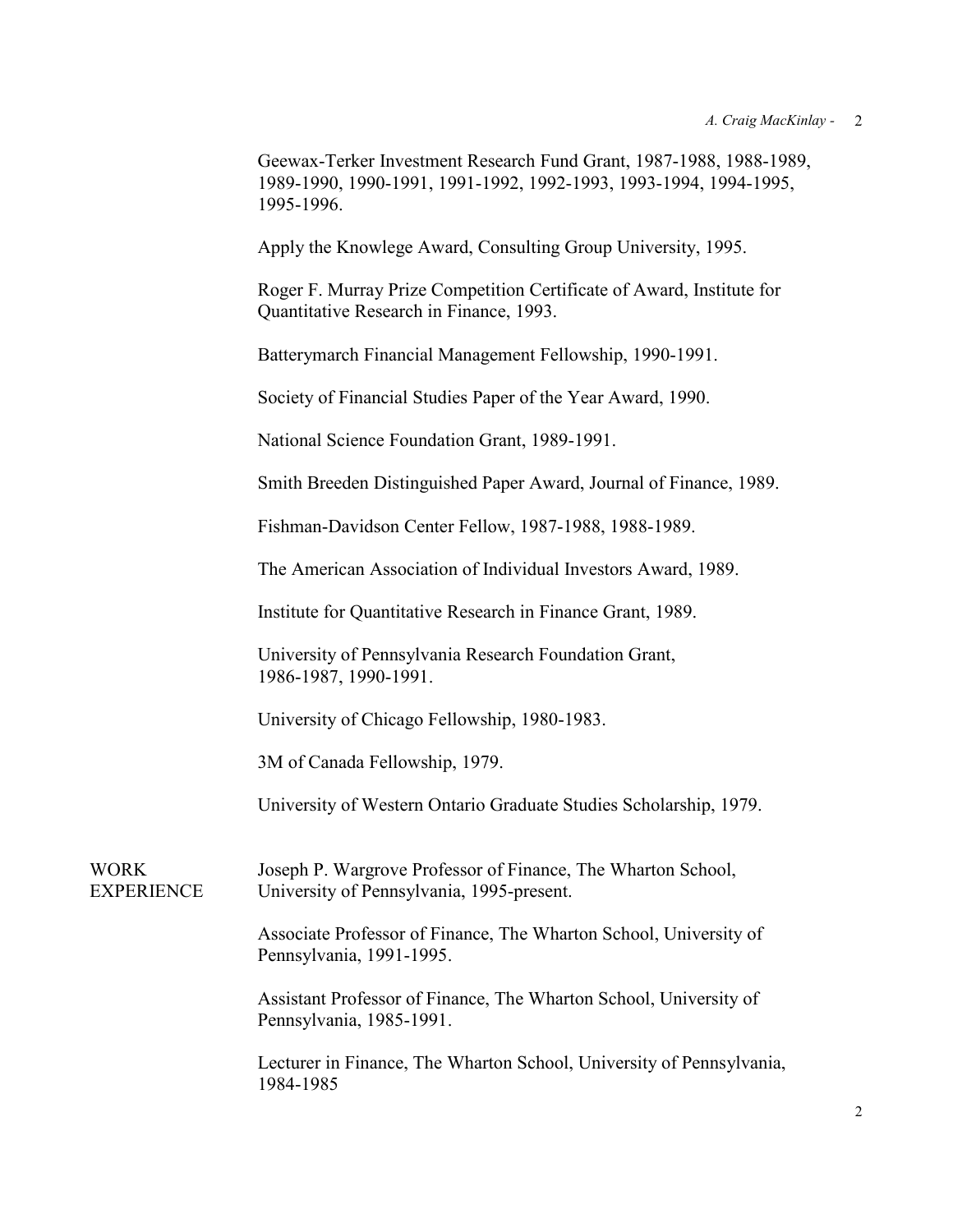| <b>THESIS</b><br><b>INFORMATION</b>      | Title:<br>Date:                                                                                                                                                                                      | A. Craig MacKinlay -<br>An Analysis of Multivariate Financial Tests.<br>December 1985.                                                                                                   | $\overline{3}$ |  |
|------------------------------------------|------------------------------------------------------------------------------------------------------------------------------------------------------------------------------------------------------|------------------------------------------------------------------------------------------------------------------------------------------------------------------------------------------|----------------|--|
| <b>PAPERS AND</b><br><b>PUBLICATIONS</b> | Identification, Simulation, and Finite-Sample Inference, with<br>Marie-Claude Beaulieu, Jean-Marie Dufour, and Lynda Khalaf,<br>L'Actualité économique, Vol. 91, Issue 1-2, May-June 2015, pp. 5-10. |                                                                                                                                                                                          |                |  |
|                                          |                                                                                                                                                                                                      | Econometric Modeling of Limit Order Executions, with<br>Andrew Lo and June Zhang, Journal of Financial<br>Economics, Volume 65, Number 1, July 2002,<br>pp. 31-71.                       |                |  |
|                                          |                                                                                                                                                                                                      | Consultants adding value: Lessons from the past three<br>decades, The Journal of Investment Consulting,<br>Volume 5, Number 2, November/December 2002.                                   |                |  |
|                                          |                                                                                                                                                                                                      | The importance of active investment strategies, Mastering<br><b>Investments</b> , Financial Times, James Pickford,<br>Editor, 2002.                                                      |                |  |
|                                          |                                                                                                                                                                                                      | Asset Pricing Models: Implications for expected returns<br>and portfolio selection, with Lubos Pastor,<br>Review of Financial Studies, Volume 13,<br>Number 4, Winter 2000, pp. 883-916. |                |  |
|                                          |                                                                                                                                                                                                      | The declining credit quality of US corporate debt: Myth<br>or reality, with M. Blume and F. Lim, Journal of<br>Finance, Volume 53, Number 4, August 1998,<br>pp. 1389-1413.              |                |  |
|                                          |                                                                                                                                                                                                      | Maximizing predictability in the stock and bond<br>markets, with Andrew Lo, Macroeconomic<br>Dynamics, Volume One, Number 1, 1997,<br>pp. 102-134.                                       |                |  |
|                                          |                                                                                                                                                                                                      | Event studies in finance and economics, Journal of<br>Economic Literature, Volume XXXV,<br>Number 1, March 1997, pp. 13-39.                                                              |                |  |
|                                          |                                                                                                                                                                                                      | Multifactor models do not explain deviations from the<br>CAPM, Journal of Financial Economics,<br>Volume 38, Number 1, May 1995, pp. 3-28.                                               |                |  |
|                                          |                                                                                                                                                                                                      |                                                                                                                                                                                          | 3              |  |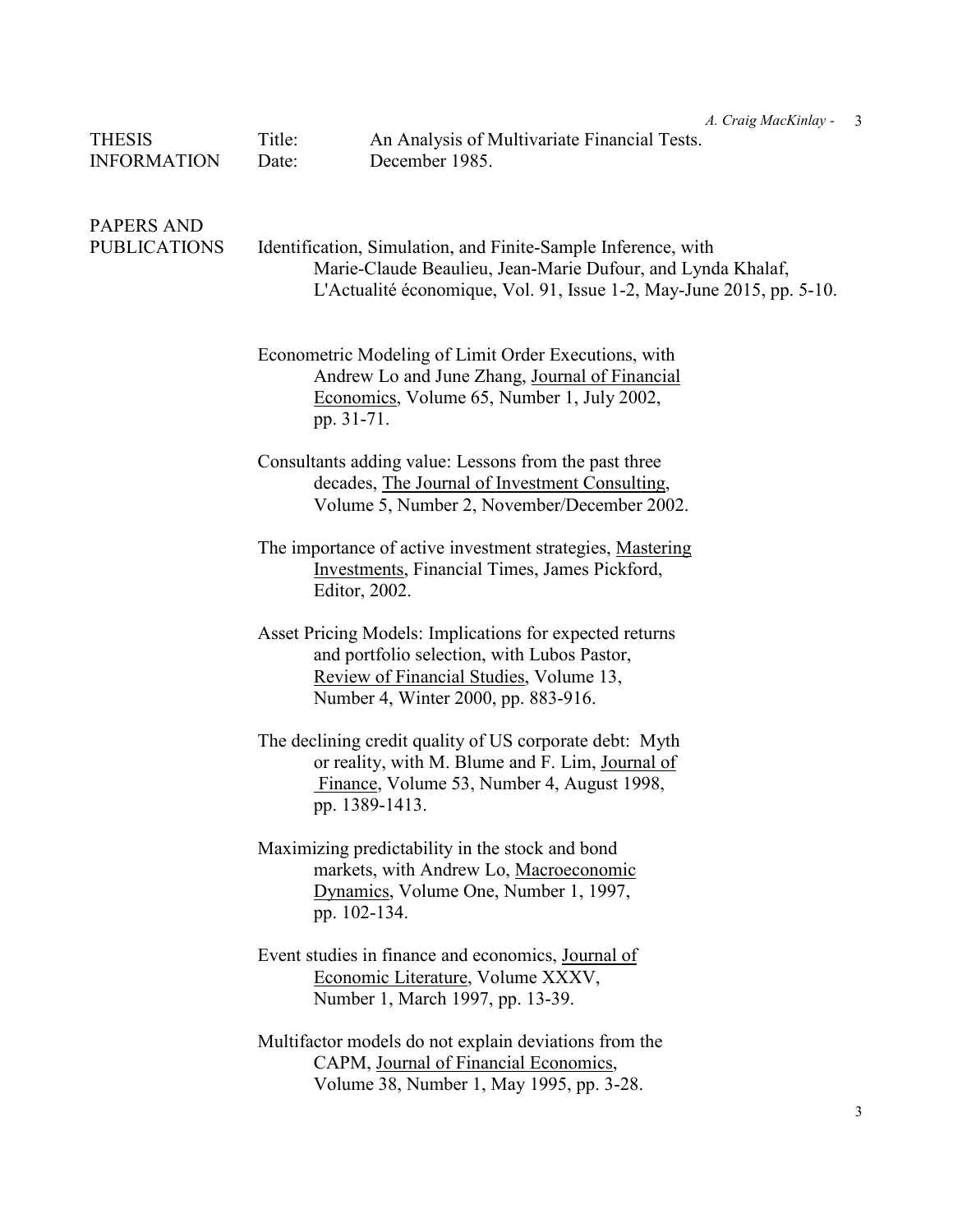- On multivariate tests of the CAPM, Journal of Financial Economics, Volume 18, Number 2, December 1987, pp. 341-371.
- Stock prices do not follow random walks: Evidence from a simple specification test, with Andrew Lo, Review of Financial Studies, Volume 1, Number 1, Spring 1988, pp. 41-66.
- Index-futures arbitrage and the behavior of stock index futures prices, with Krishna Ramaswamy, Review of Financial Studies, Volume 1, Number 2, Summer 1988, pp. 137-158.
- The size and power of the variance ratio test in finite samples, with Andrew Lo, Journal of Econometrics, Volume 40, Number 2, February 1989, pp. 203-238.
- Order imbalances and stock price movements on October 19 and 20, 1987, with Marshall E. Blume and Bruce Terker, The Journal of Finance, Volume 44, Number 4, September 1989, pp. 827-848.
- An econometric analysis of non-synchronous trading, with Andrew Lo, Journal of Econometrics, Volume 45, Number 1/2, July/August 1990, pp. 181-211.
- When are contrarian profits due to stock market overreaction? with Andrew Lo, Review of Financial Studies, Volume 3, Number 2, 1990, pp. 175-205.
- Data-snooping biases in tests of financial asset pricing models, with Andrew Lo, Review of Financial Studies, Volume 3, Number 3, 1990, pp. 431-467.
- Using generalized method of moments to test mean-variance efficiency, with Matthew Richardson, The Journal of Finance, Volume 46, Number 2, June 1991, pp. 511-528.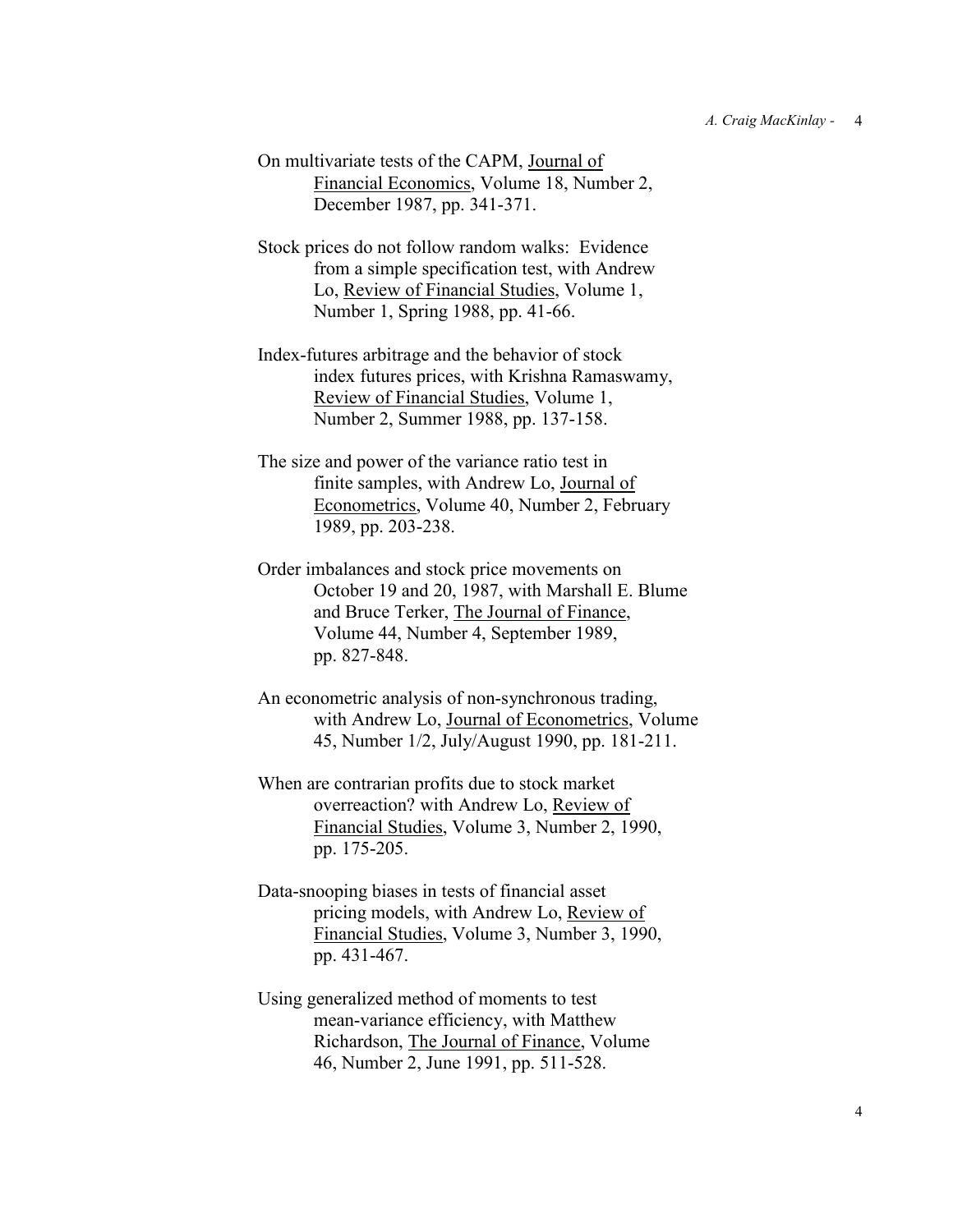An ordered probit analysis of transaction stock prices: Theory and empirical estimates, with Jerry Hausman and Andrew Lo, Journal of Financial Economics, Volume 31, Number 3, June 1992, 319-380.

- Nontrading effect, with Andrew Lo, The New Palgrave Dictionary of Money and Finance, Stockton Press, 1992, Voume 3, 55-57.
- Ethical issues in financial markets: The American experience: Comment, in The Ethical Dimension of Financial Institutions and Markets, Berlin: Springer-Verlag, 1995, Chapter 9, 170-179.
- Margins and volatility, discussion, in The Industrial Organization and Regulation of the Securities Industry, NBER and University of Chicago Press, 1996, 340-347.
- Asset allocation and stock selection: On the importance of active strategies, Journal of Investment Consulting, Volume 1 Number 1, 1998, 18-22.

## Books

The Econometrics of Financial Markets, a textbook, with John Campbell and Andrew Lo, Princeton University Press (Princeton), 1997.

A Non-Random Walk Down Wall Street, a readings book, with Andrew Lo, Princeton University Press (Princeton), 1999. Paperback Edition, 2002.

## Invited Paper

Forecastability of stock returns: A Comparison of the Japanese and U.S. markets, with Andrew Lo, presented at Weiss Center for International Financial Research Conference, Osaka, Japan, January 1992.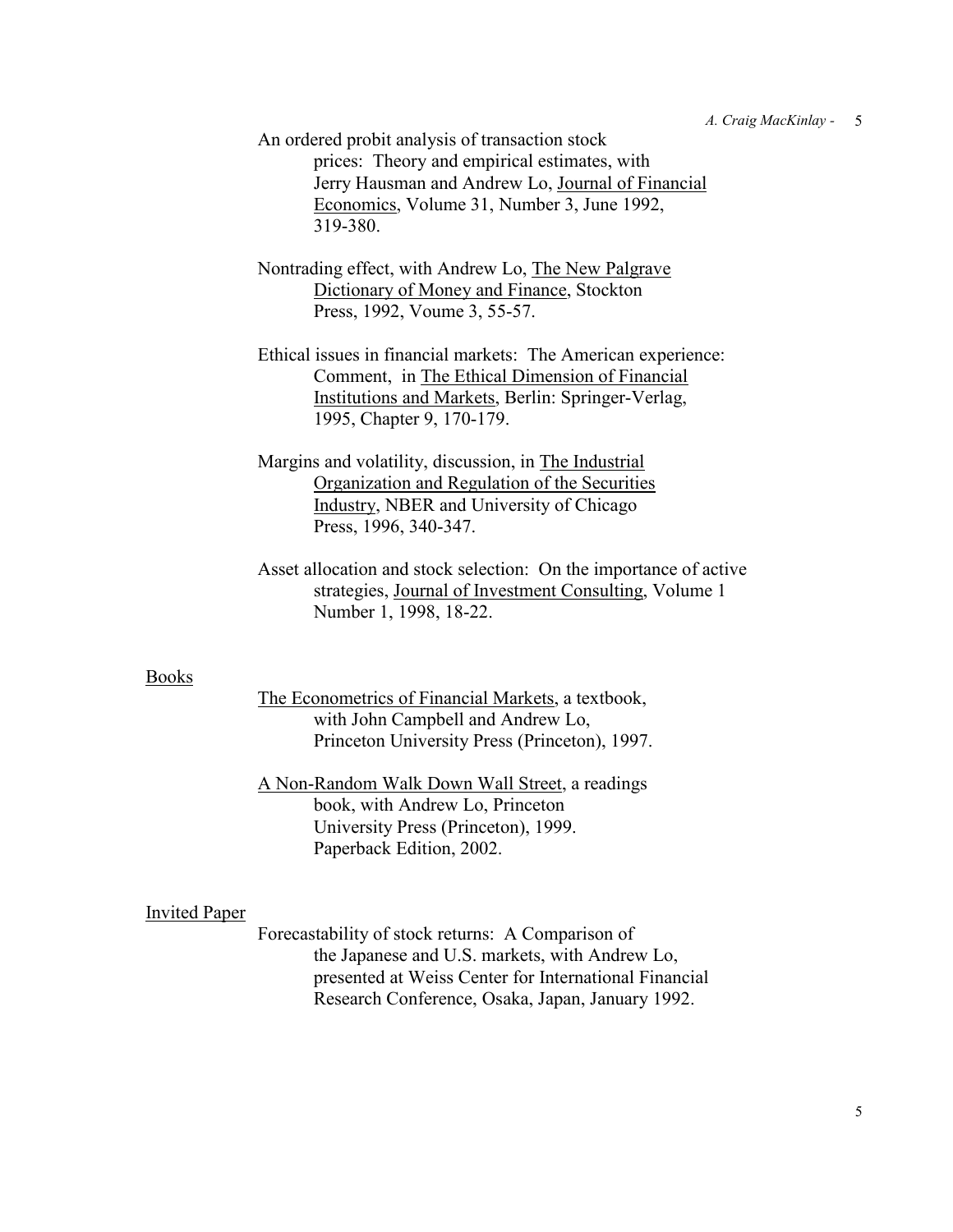## Working Papers and Work in Progress

- Cyclically Adjusted Price to Earnings Ratio, Implications for Valuation, Work in progress.
- Components of Volatility and Stock Returns, with Jong Won Park, November 2006.
- Asset Allocation: An empirical analysis 1970-2002, working paper, April 2003.
- Data Snooping Revisited Implications for Asset pricing Models.
- Evaluation of Investment Funds with changing risks, work in progress.

Statistical Analysis of Performance Measures, work in progress.

Interaction of Market Value of Equity and Industry Membership: Implications for Cost of Capital.

Factor models and errors-in-variables, work in progress.

Evaluation of the role of international diversification, work in progress.

## PROFESSIONAL

ACTIVITIES Advisory Board Member, Jacobs-Levy Equity Management Center for Quantitative Financial Research, 2013-present.

Program Committee, Western Finance Association, 2000-2015.

Director, American Finance Association, 1998-2000.

- Editorial Advisory Board, Investment Management Consultants Association Journal, 1998-present.
- Editorial Board Member, Pacific-Basic Finance Journal, 1994-2006.
- Economic Advisory Board Member, National Association of Security Dealers, 1996-1998.